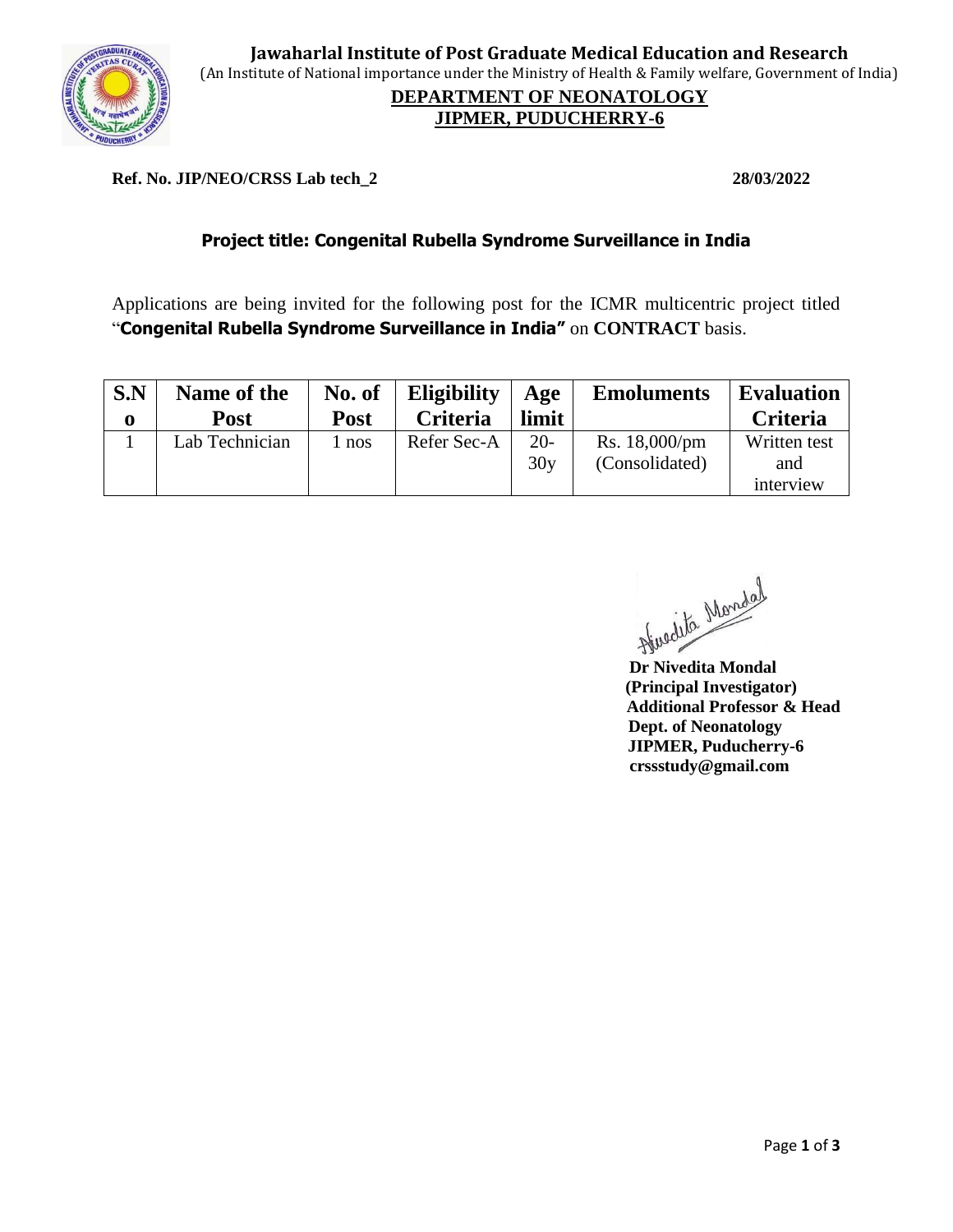# **SECTION-A**

| Name of the post                               | Lab Technician (CRSS study), 01 Position                                                                                                                                                                                                                                                                                                                                                                                                                                                                                                                                                                                                                                                                                                                                                                                                                     |  |  |  |  |
|------------------------------------------------|--------------------------------------------------------------------------------------------------------------------------------------------------------------------------------------------------------------------------------------------------------------------------------------------------------------------------------------------------------------------------------------------------------------------------------------------------------------------------------------------------------------------------------------------------------------------------------------------------------------------------------------------------------------------------------------------------------------------------------------------------------------------------------------------------------------------------------------------------------------|--|--|--|--|
| <b>Location of work</b>                        | <b>JIPMER, Pondicherry</b>                                                                                                                                                                                                                                                                                                                                                                                                                                                                                                                                                                                                                                                                                                                                                                                                                                   |  |  |  |  |
| <b>About the study</b>                         | Rubella Syndrome Surveillance<br>'Congenital<br>India'<br>in.<br>multicentric study, coordinating institute - National Institute of<br>Epidemiology (NIE), Chennai. The study will continue till<br>November 2022 and may be extended further.                                                                                                                                                                                                                                                                                                                                                                                                                                                                                                                                                                                                               |  |  |  |  |
| Job profile                                    | 1. Collect, transport, label, analyze and properly store collected<br>biospecimens at the site. Analysis will include ELISA and RT-PCR.<br>2. Maintain laboratory records in the CRF. Record all data and results<br>in specified forms (paper and electronic) with accuracy and<br>responsibility.<br>3. Maintain equipment logs, calibration logs and ensure smooth<br>functioning of equipment.<br>4. Package and send samples to National Institute of Virology, Pune<br>5. Design and execute laboratory testing according to standard<br>procedures.<br>6. Organize and store all biospecimens according to safety<br>instructions<br>7. Maintain equipment and stock register of laboratory supplies and<br>funds received<br>8. Ensure that all safety guidelines are followed strictly at all times<br>and maintain a clean and orderly environment |  |  |  |  |
| <b>Qualifications and</b><br><b>Experience</b> | <b>Essential</b><br>B.Sc in Medical Laboratory Technology                                                                                                                                                                                                                                                                                                                                                                                                                                                                                                                                                                                                                                                                                                                                                                                                    |  |  |  |  |
|                                                | <b>Desirable Qualification</b><br>1. One year work experience in Medical Microbiology/Virology<br>2. Hands on Experience preferably in molecular techniques especially<br>Real time PCR                                                                                                                                                                                                                                                                                                                                                                                                                                                                                                                                                                                                                                                                      |  |  |  |  |
| <b>Skills preferred</b>                        | 1. Molecular techniques especially Real time PCR<br>2. Computer skills including proficiency in use of Microsoft Office<br>applications<br>3. Good organizational behavior, problem solving skills and recording<br>data.<br>4. Ability to establish and maintain effective working relationships<br>with co-workers and investigators                                                                                                                                                                                                                                                                                                                                                                                                                                                                                                                       |  |  |  |  |